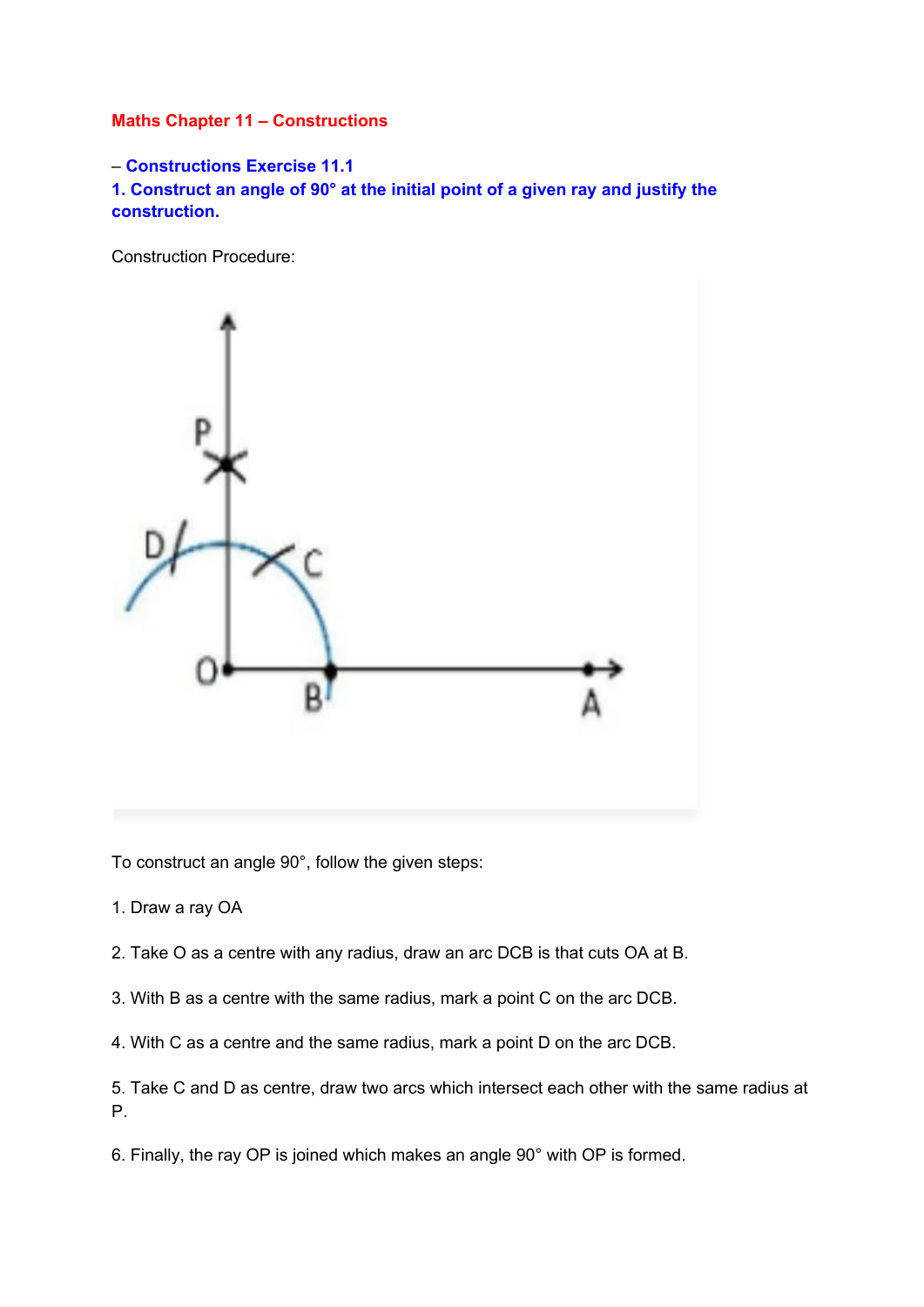**Justification** 

To prove ∠POA = 90°

In order to prove this, draw a dotted line from the point O to C and O to D and the angles formed are:



From the construction, it is observed that

 $OB = BC = OC$ 

Therefore, OBC is an equilateral triangle

So that,  $\angle$ BOC = 60°.

Similarly,

 $OD = DC = OC$ 

Therefore, DOC is an equilateral triangle

So that,  $\angle$ DOC = 60°.

From SSS triangle congruence rule

 $\triangle$ OBC  $\cong$ OCD

So,  $∠BOC = ∠DOC$  [By C.P.C.T]

Therefore,  $\angle$ COP = ½  $\angle$ DOC = ½ (60°).

 $\angle$ COP = 30 $^{\circ}$ 

To find the ∠POA = 90°:

∠POA = ∠BOC+∠COP

 $\angle$ POA = 60°+30°

 $\angle$ POA = 90 $^{\circ}$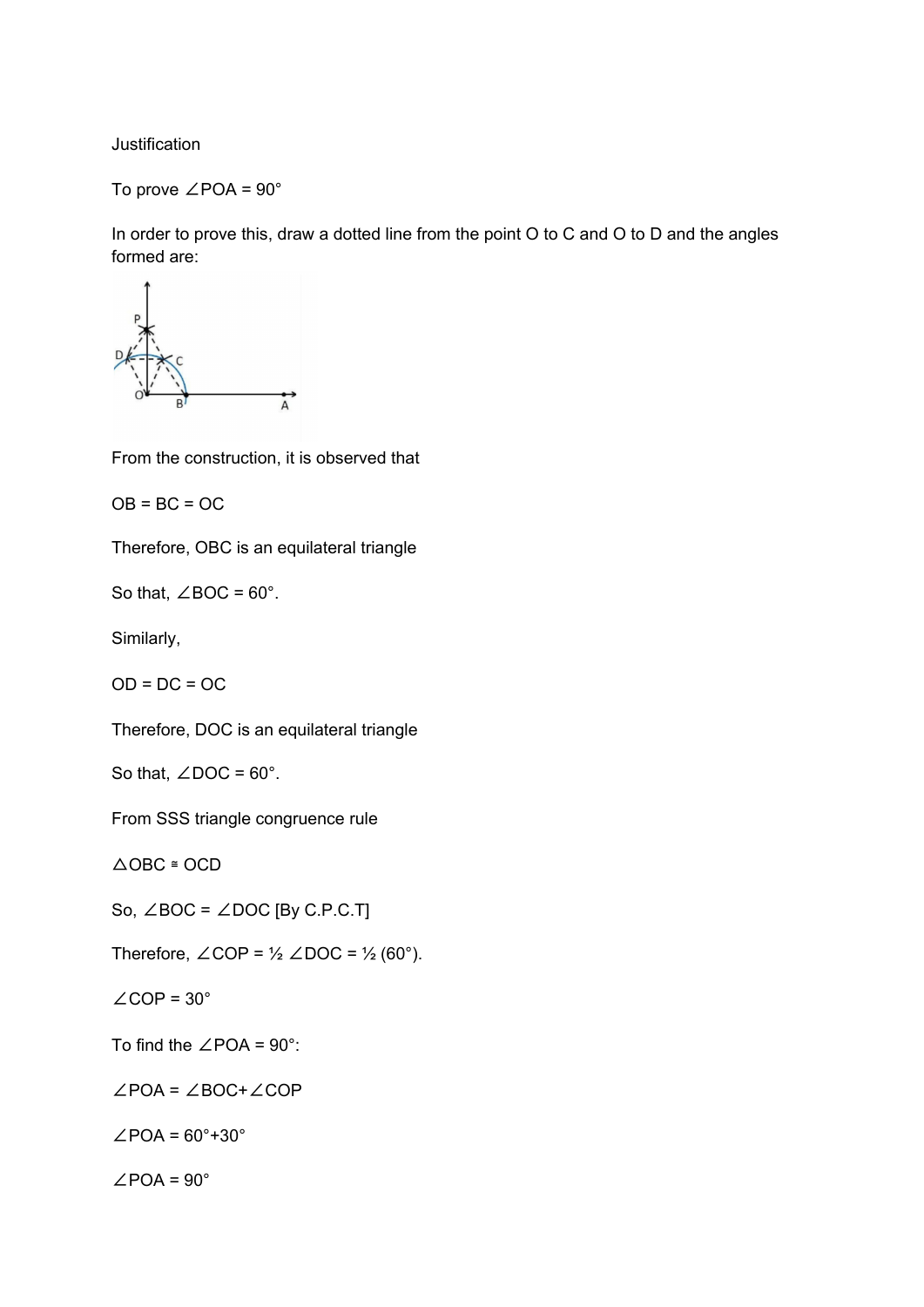Hence, justified

2. Construct an angle of 45° at the initial point of a given ray and justify the construction.

Construction Procedure:

1. Draw a ray OA

2. Take O as a centre with any radius, draw an arc DCB is that cuts OA at B.

3. With B as a centre with the same radius, mark a point C on the arc DCB.

4. With C as a centre and the same radius, mark a point D on the arc DCB.

5. Take C and D as centre, draw two arcs which intersect each other with the same radius at P.

6. Finally, the ray OP is joined which makes an angle 90° with OP is formed.

7. Take B and Q as centre draw the perpendicular bisector which intersects at the point R

8. Draw a line that joins the point O and R

9. So, the angle formed ∠ROA = 45°



**Justification** 

From the construction,

$$
\angle\text{POA}=90^\circ
$$

From the perpendicular bisector from the point B and Q, which divides the ∠POA into two halves. So it becomes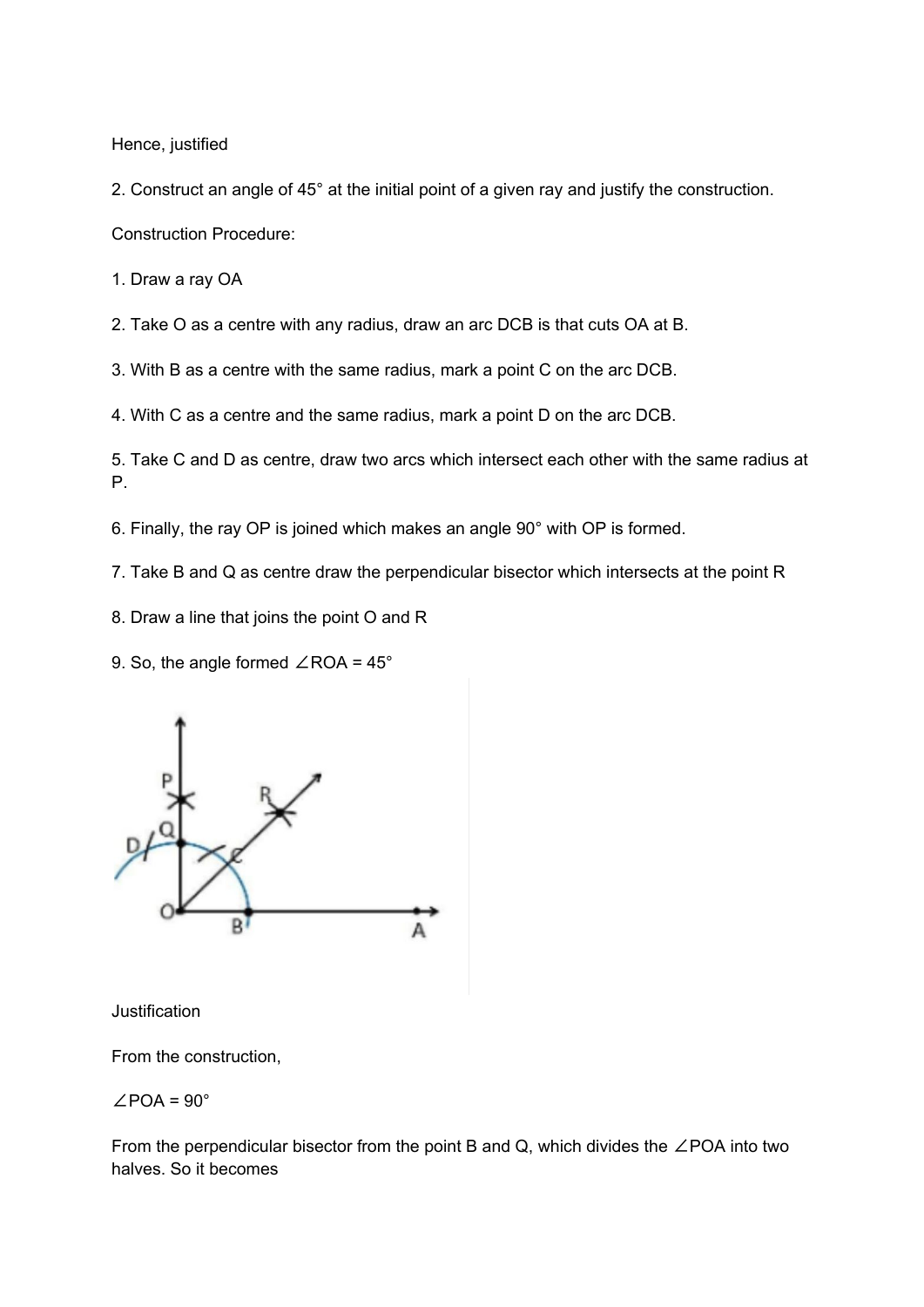$∠ROA = ½ ∠POA$ 

$$
\angle \text{ROA} = (\frac{1}{2}) \times 90^{\circ} = 45^{\circ}
$$

Hence, verified

3. Construct the angles of the following measurements: (ii)  $22\frac{1}{2}$  $(iii) 15^\circ$  $(i)$  30 $^{\circ}$ 

```
Solution:
```
Solution:

(i) 30°

Construction Procedure:



1. Draw a ray OA

2. Take O as a centre with any radius, draw an arc BC which cuts OA at B.

3. With B and C as centres, draw two arcs which intersect each other at the point E and the perpendicular bisector is drawn.

4. Thus, ∠EOA is the required angle making 30° with OA.

**( 2.)22.5°**

Construction Procedure: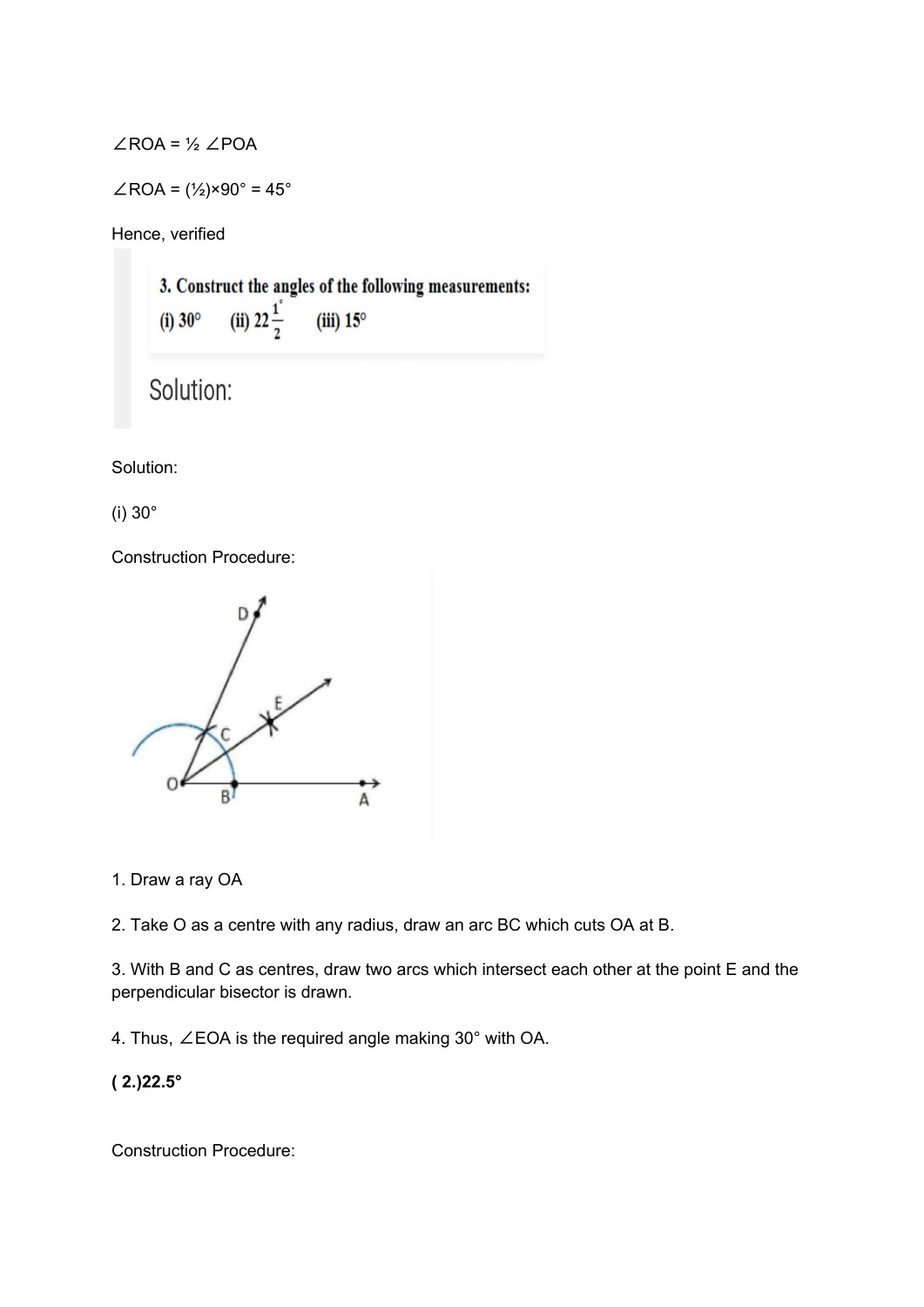

1. Draw an angle ∠POA = 90°

2. Take O as a centre with any radius, draw an arc BC which cuts OA at B and OP at Q

3. Now, draw the bisector from the point B and Q where it intersects at the point R such that it makes an angle ∠ROA = 45°.

4. Again, ∠ROA is bisected such that ∠TOA is formed which makes an angle of 22.5° with OA

**( 3 ).15°**

**Construction Procedure:**